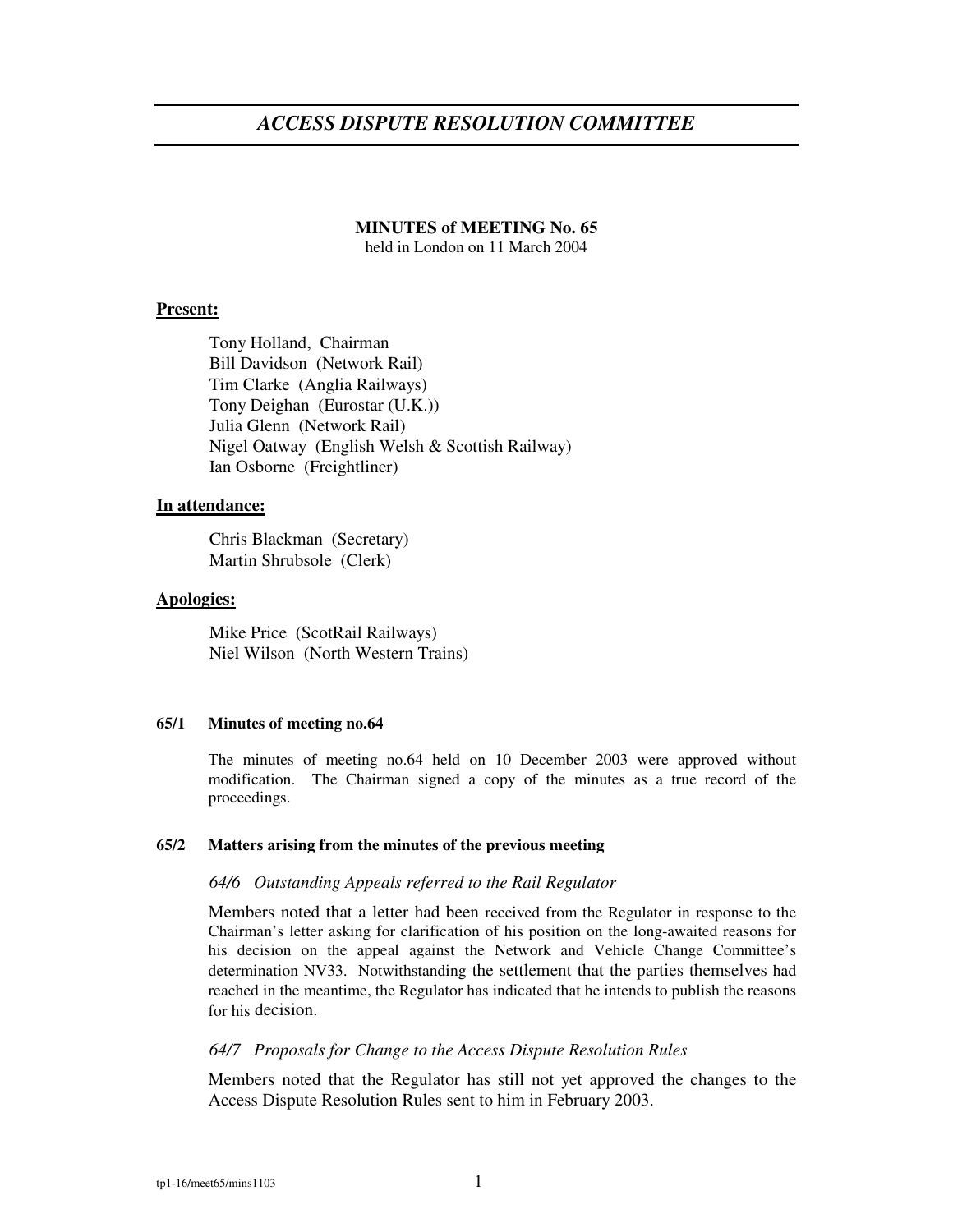#### *64/10 Renewal of contracts*

Contracts with the Vice-Chairman and Clerk for a further two-year period have now been signed. It was expected that a contract with the Chairman for a further two-year period would be signed within 7 days.

The Regulator has indicated his approval that Chris Blackman should be reappointed as Disputes Secretary.

#### **65/3 Review of the outturn for 2003/04 and approval of the Budget for 2004/05**

Members noted the Committee's expenditure for the current year was satisfactorily within budget, and that the outturn for 2003/04 indicated a surplus of income against expenditure, mainly due to the number of hearings during the year being less than budgeted.

Members agreed that some adjustment should be made to the level of certain individual elements of the budget. The Committee then approved the overall budget for 2004/05 at £270,000, a figure unchanged from that for 2003/04.

## **65/4 Preparation of the 9 th Annual Report**

Members declared that they wished that the  $9<sup>th</sup>$  Annual Report be prepared in the same format as the  $8<sup>th</sup>$  report published in 2003. A draft should be circulated in late April for review at the next meeting, prior to publication in June 2004.

It was agreed that the Report should contain commentary on particular items handled during the year, including the reference (nv44) about the recovery of legal costs, the proposal to appoint a technical assessor, and setting out the Committee's relationships with the newly established Delay Attribution Board (DAB).

The Committee also agreed that it would be helpful to the Industry if the Chairmen of the ADRC, RIDR and DAB were to issue a joint statement about the roles of the respective Committees and their inter-relationships.

**Action:** Secretariat

#### **65/5 The proposed network code**

The Secretary reported that a set of Proposals for Change to the Railtrack Track Access Conditions had been issued and was currently in the formal consultation process. As well as containing proposals that the Track Access Conditions should be renamed as the Network Code, and that references to Railtrack should be amended to Network Rail, opportunity is being taken to tidy up other parts of the text and to remove some redundant passages concerning actions required by the British Railways Board. It is anticipated that the approved changes will come into effect in the early summer of 2004. The Regulator is about to publish a more comprehensive consultation document concerning the structure of the network code. Members noted the position without comment.